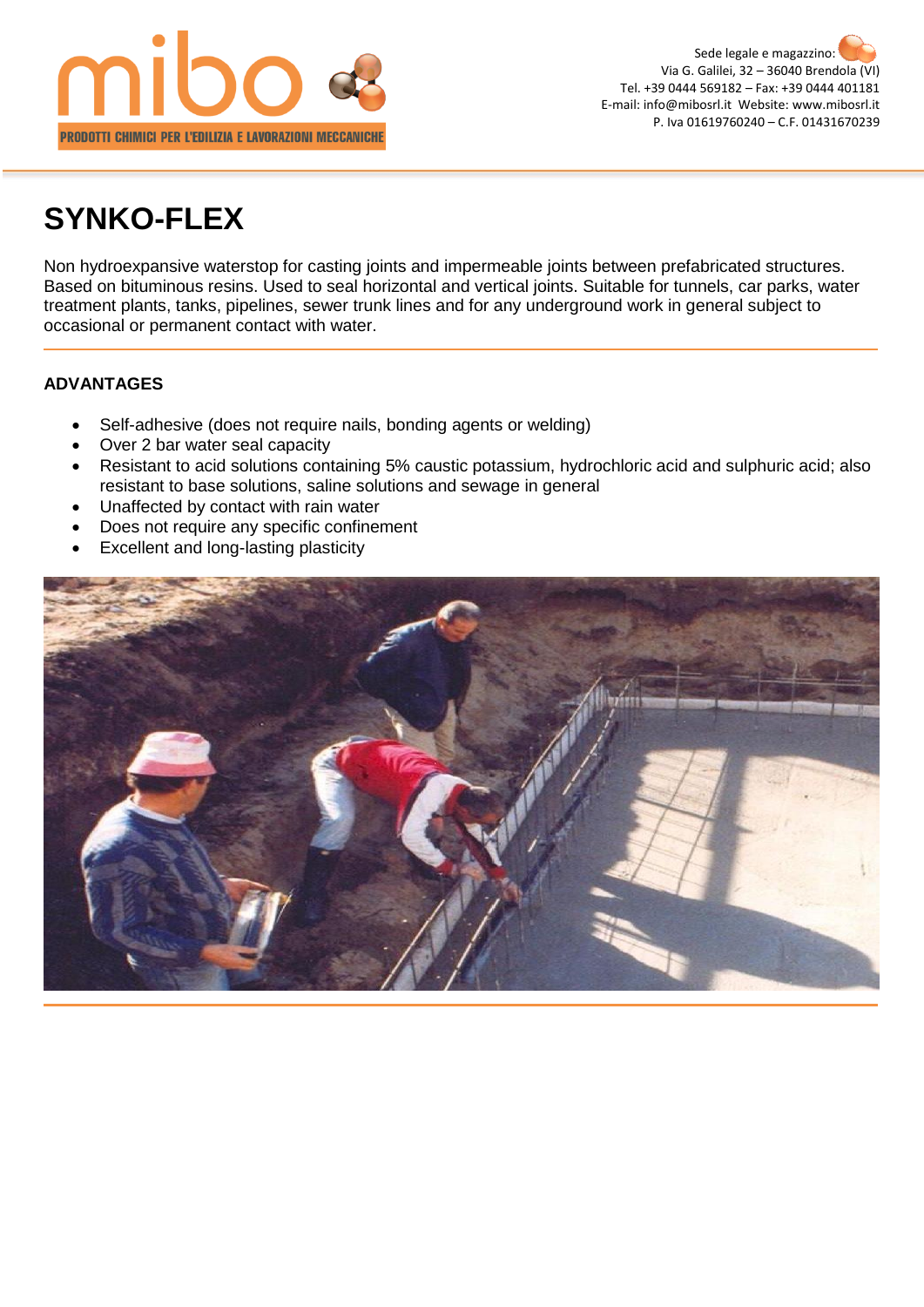

#### **TECHNICAL DATA**

| <b>Ingredients</b>                                               | bituminous resins, fillers and plastic excipients                         | ASTM D 4<br>ASTM T 111<br>ASTM D 6 |
|------------------------------------------------------------------|---------------------------------------------------------------------------|------------------------------------|
| <b>Colour</b>                                                    | black                                                                     |                                    |
| Specific weight at 25°C                                          | 1.35                                                                      | ASTM D 71                          |
| <b>Hydrostatic load resistance</b>                               | over 20 m column of water                                                 | ----                               |
| <b>Toxicity</b>                                                  | none                                                                      | ----                               |
| <b>Dimensions</b>                                                | 40x13 mm; strip length 0.917 lm (1 yard)                                  | ----                               |
| <b>Elongation capacity at 20°C</b>                               | 250% compared to its initial dimension                                    | ----                               |
| <b>Solubility in water</b>                                       | not soluble                                                               | ----                               |
| <b>Resistance to tensile stress</b>                              | 0.50 kg/cm2                                                               |                                    |
| <b>Flash point</b>                                               | 288°C                                                                     | ASTM D 92                          |
| <b>Application temperature</b>                                   | +5°C +60°C (in lower temperatures it is advisable to<br>warm the product) |                                    |
| <b>Chemical resistance</b><br>30 days immersion at 25° C in each | not visibile deterioration<br>5% solution of caustic<br>potassium         | FEDERAL STANDARDS SSS-210          |
| of the following                                                 | 5%<br>of I not visibile deterioration<br>solution<br>hydrochloric acid    | FEDERAL STANDARDS SSS-210          |
|                                                                  | 5% solution of sulfuric<br>not visibile deterioration<br>acid             | FEDERAL STANDARDS SSS-210          |
|                                                                  | of sulfide<br>5% solution<br>not visibile deterioration<br>solution       | FEDERAL STANDARDS SSS-210          |

#### **APPLICATION**

Always ensure that the surfaces where the waterstop is to be applied are clean and dry.

If this is not the case, clean the surface with a wire brush and dry using a torch or hot air drier to remove any dampness.

Apply a layer of bituminous Primer and leave to dry. Peel the transparent release paper from the waterstop. Position the waterstop on the surface and press firmly along the entire length of the strip to ensure maximum adherence between the waterstop and the concrete.

Position the second strip of waterstop so that it overlaps the first by 2/3 cm. Press firmly and then repeat the procedure with the other strips.

Peel off the brown paper, ensure that the overlaps have been carried out properly (ensure that there is total adhesion between one waterstop strip and another, and between the waterstop and the concrete) and proceed with the casting or apply the prefabricated elements. (N.B: Peel off the brown paper just before pouring the casting to prevent the waterstop from coming into contact with dust or similar elements). If the waterstop has problems adhering to the concrete in vertical castings, warm the Synko-flex strips using a torch and apply a nail to the head of the upper strip. Where possible, it is advisable to apply on fresh concrete.